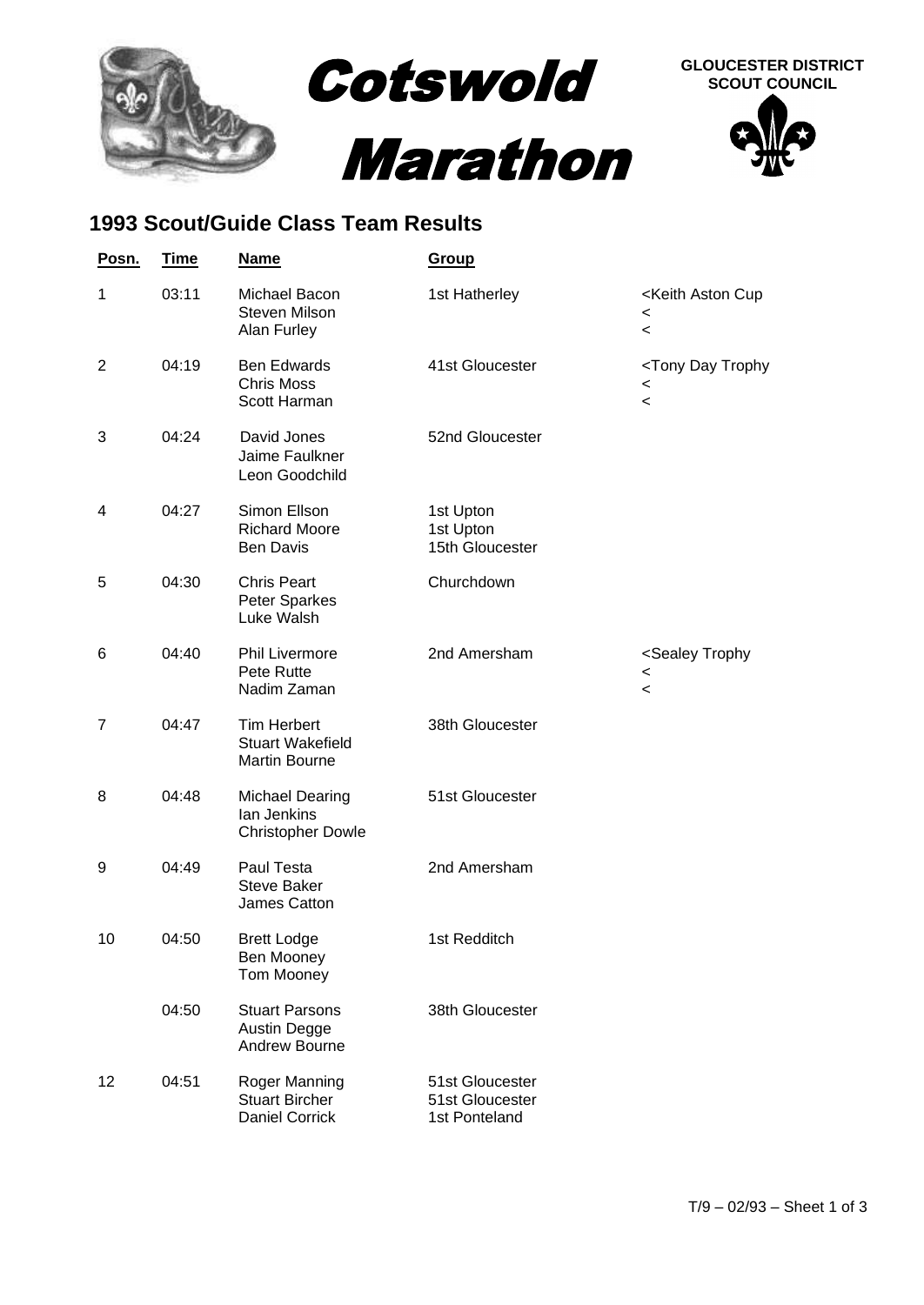| 13 | 04:59 | Daniel Tiffney<br>Christopher Wikinson<br><b>Andrew Sewell</b>         | 11th Gloucester                                 |
|----|-------|------------------------------------------------------------------------|-------------------------------------------------|
| 14 | 05:04 | Scott D'Adamo<br>Nic Walker<br>Craig Taylor                            | 1st Marlow                                      |
| 15 | 05:10 | John Carrol<br>Daniel Smith<br>Julian Walker                           | 38th Gloucester                                 |
| 16 | 05:15 | <b>Ben Kinnard</b><br>George Trigg<br><b>Chris Vincent</b>             | 1st Newent                                      |
| 17 | 05:19 | Sam Bevins<br><b>Edward Williams</b><br>Matthew Leach                  | 51st Gloucester                                 |
| 18 | 05:32 | Daniel Jeffrey<br><b>Mark Turner</b><br>David Edwards                  | 46th Gloucester (St James)                      |
| 19 | 05:34 | <b>Ryan Wilkins</b><br>David Lane<br>Rebecca Hedges                    | 46th Gloucester (St James)                      |
| 20 | 05:54 | <b>Ben Gidley</b><br><b>Steven Coombe</b><br>John Smith                | 29th Gloucester                                 |
| 21 | 06:02 | Alex Smith<br><b>Steve Livermore</b><br><b>Anthony Sawyer</b>          | 2nd Amersham                                    |
| 22 | 06:04 | <b>Tim Weaver</b><br><b>Colin Harcourt</b><br><b>Richard Frape</b>     | St. Swithuns                                    |
| 23 | 06:41 | <b>Robert Skeel</b><br>Gareth Law<br>Nathan Hobbs                      | 45th Cheltenham                                 |
|    | 06:41 | <b>Gary Lewis</b><br>Aaron Marshall<br><b>Matthew Eldridge</b>         | 1st Woodmancote<br>2nd Amersham<br>2nd Amersham |
| 25 | 06:46 | <b>Matthew Broadbent</b><br><b>Andrew Farnsworth</b><br>Thomas Burslem | 1st Chedworth                                   |
| 26 | 07:20 | Peter McCreedy<br><b>Mathew Edwards</b><br>Mark Griffith               | <b>Beacon Scouts</b>                            |
| 27 | 07:36 | Kathryn Paterson<br>James Collo<br><b>Allen Cansick</b>                | 1st Marlow                                      |
| 28 | 07:49 | Tom Gooding<br>Simon Bunt<br><b>Robert Godfrey</b>                     | 1st Marlow                                      |